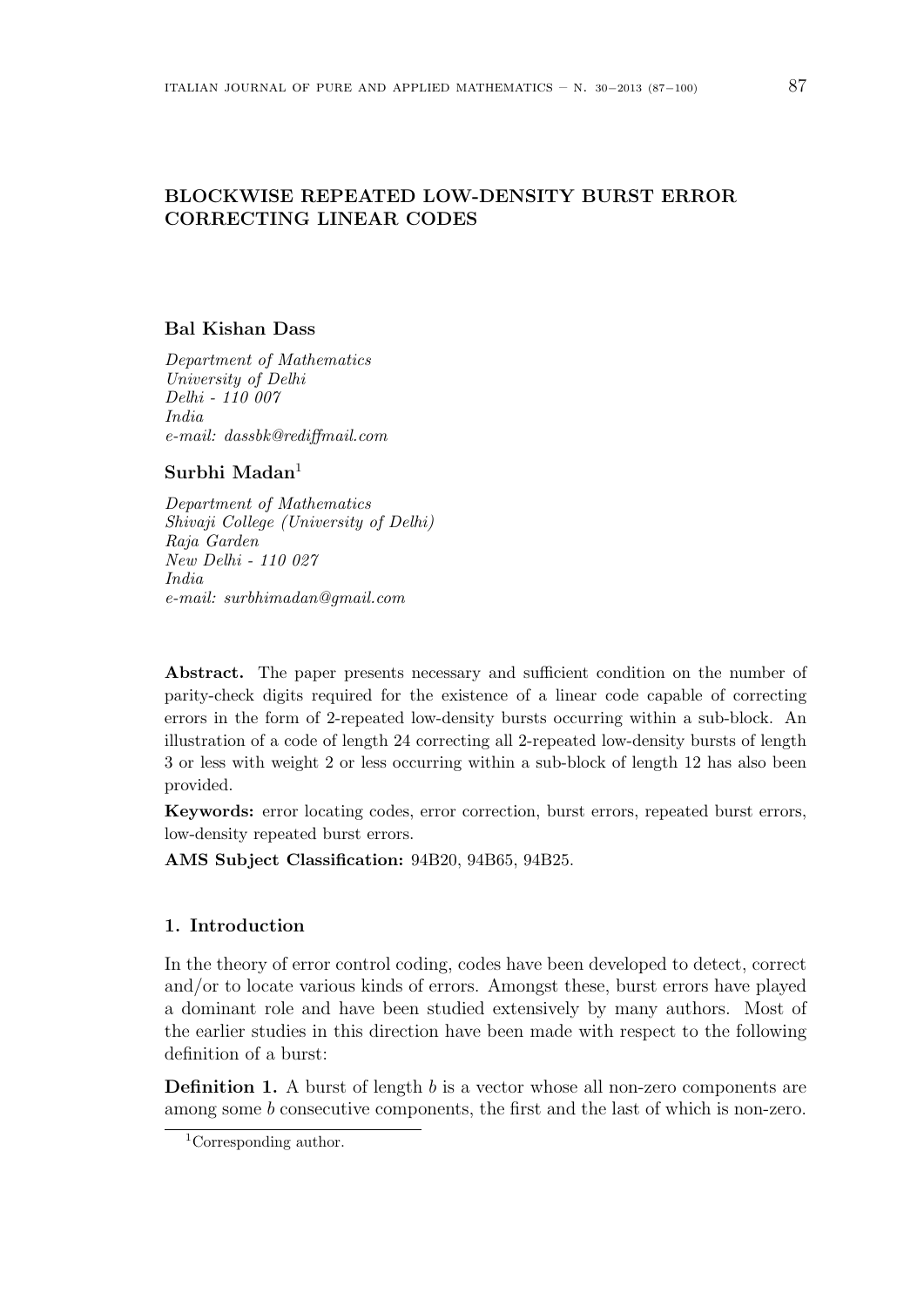Depending upon the type of channel used during the process of transmission the nature of burst errors differ. It has been observed that in very busy communication channels, errors repeat themselves. Recently, repeated bursts have been introduced and studied by Berardi, Dass and Verma [1]. An *m*-repeated burst of length *b* is defined as follows:

**Definition 2.** An *m*-repeated burst of length *b* is a vector of length *n* whose only non-zero components are confined to *m* distinct sets of *b* consecutive components, the first and the last component of each set being non-zero.

Certain situations like lightening or other disturbances which induce burst errors usually operate in a way that over a given length some digits are received correctly whereas others are corrupted. Such situations led to the development of codes dealing with errors that are bursts of length *b* or less with weight *w* or less  $(w \leq b)$ , known as low-density bursts (refer Wyner [14]). A study of low-density burst error detecting and correcting linear codes has been made by Sharma and Dass [12] and Dass [2]. Different situations demanded the development of codes which correct those errors that are repeated low-density burst errors of length *b* or less with weight *w* or less. A study of such codes was initiated by Dass and Verma [6]. A 2-repeated low-density burst of length *b* with weight  $w (w \leq b)$  is defined as follows:

**Definition 3.** A 2-repeated low-density burst of length *b* with weight *w* is a vector of length *n* whose only non-zero components are confined to two distinct sets of *b* consecutive components, the first and the last component of each set being nonzero, with  $w (w \leq b)$  non-zero components within each set of such *b* consecutive components.

For example, (01023000132400) is a 2-repeated low-density burst of length 4 with weight 3 over *GF*(5).

Wolf and Elspas [13] introduced the coding technique called *error-locating codes* (EL Codes). The concept of error location coding lies midway between error detection and error correction. Error location technique provides an attractive alternative to the conventional error detection in decision feedback communications. Wolf and Elspas [13] obtained results in the form of bounds over the number of parity-check digits required for binary codes capable of detecting and locating a single sub-block containing random errors. Further, Dass [3], [4] studied codes locating burst errors and low-density burst errors. In our earlier papers [7], [9] the authors have obtained bounds for codes locating 2-repeated burst errors and 2 repeated low-density burst errors occurring within a single sub-block. This paper extends the study further to the correction of 2-repeated low-density burst errors occurring within a sub-block. The development of codes correcting repeated lowdensity burst errors within a sub-block economizes in the number of parity-check digits in comparison to the usual low-density burst error locating codes.

In this paper lower and upper bounds on the number of parity check digits required for the existence of such a code are obtained. The paper concludes with an illustration of such a code. Throughout the paper, we consider a block of *n*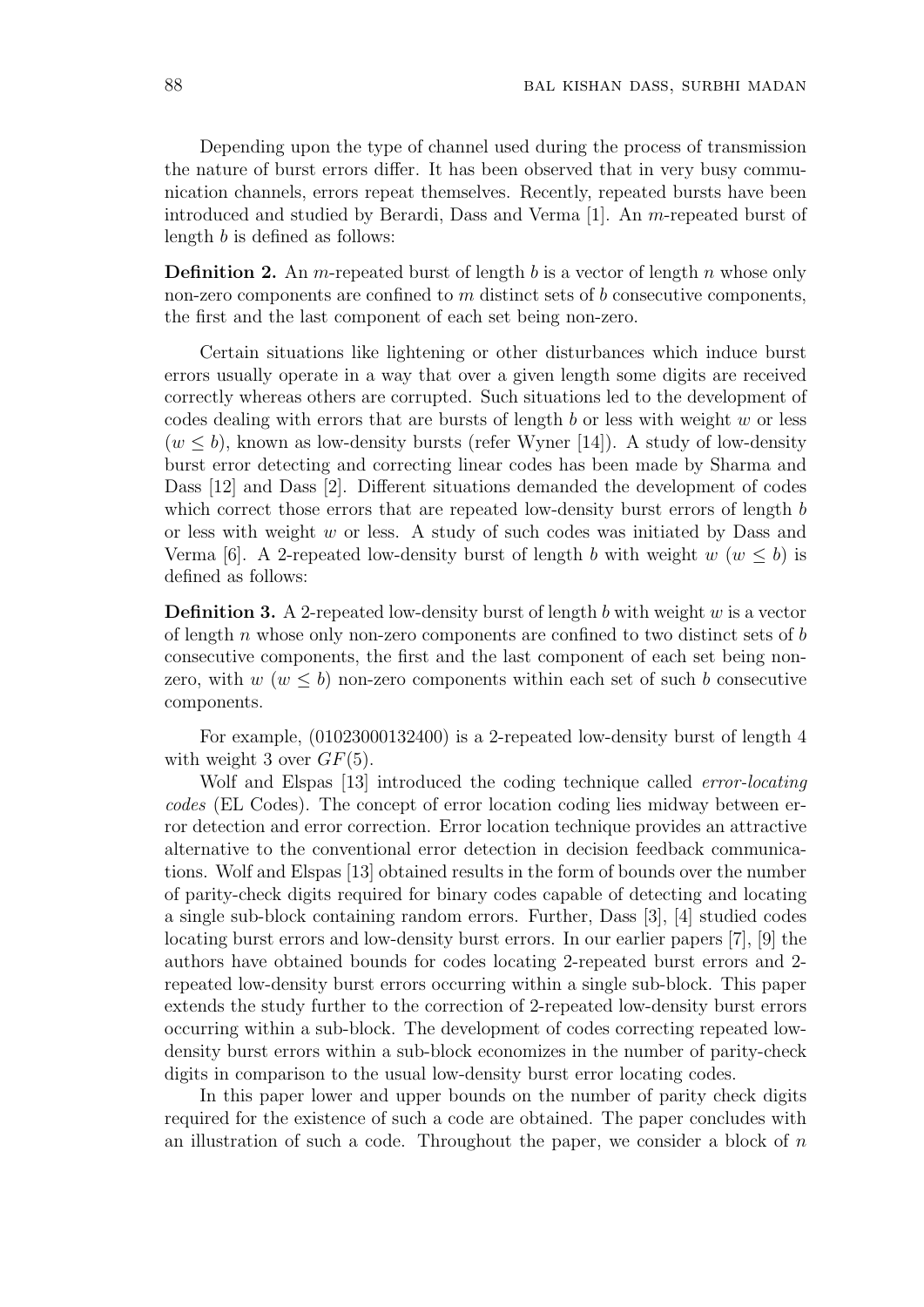digits, consisting of *r* check digits and  $k = n - r$  information digits, subdivided into *s* mutually exclusive sub-blocks, each sub-block contains  $t = n/s$  digits.

#### **2. Bounds for linear codes correcting** 2**-repeated low-density bursts**

An (*n, k*) linear EL code over *GF*(*q*) capable of detecting and locating a single sub-block containing 2-repeated low-density burst of length *b* or less with weight *w* or less must satisfy the following two conditions:

- (i) The syndrome resulting from the occurrence of any 2-repeated low-density burst of length *b* or less with weight *w* or less within any one sub-block must be non-zero.
- (ii) The syndrome resulting from the occurrence of any 2-repeated low-density burst of length *b* or less with weight *w* or less within a single sub-block must be distinct from the syndrome resulting likewise from any 2-repeated low-density burst of length *b* or less with weight *w* or less within *any other* sub-block.

Further, an  $(n, k)$  linear code over  $GF(q)$  capable of correcting an error requires the syndromes of any two vectors to be distinct irrespective of whether they belong to the same sub-block or to different sub-blocks. So, in order to correct 2-repeated low-density bursts of length *b* or less with weight *w* or less lying within a sub-block the following conditions need to be satisfied:

- (iii) The syndrome resulting from the occurrence of any 2-repeated low-density burst of length *b* or less with weight *w* or less within a single sub-block must be distinct from the syndrome resulting from any other 2-repeated low-density burst of length *b* or less with weight *w* or less within the same sub-block.
- (iv) The syndrome resulting from the occurrence of any 2-repeated low-density burst of length *b* or less with weight *w* or less within a single sub-block must be distinct from the syndrome resulting likewise from any 2-repeated low-density burst of length *b* or less with weight *w* or less within *any other* sub-block.

**Remark 1.** We observe that condition (iv) is the same as condition (ii). Also, for computational purposes condition (i) is taken care of by condition (iii). So we need to consider conditions (iii) and (iv) or equivalently conditions (ii) and (iii) for correction of the said type of errors.

We first obtain a lower bound over the number of parity check digits required for such a code.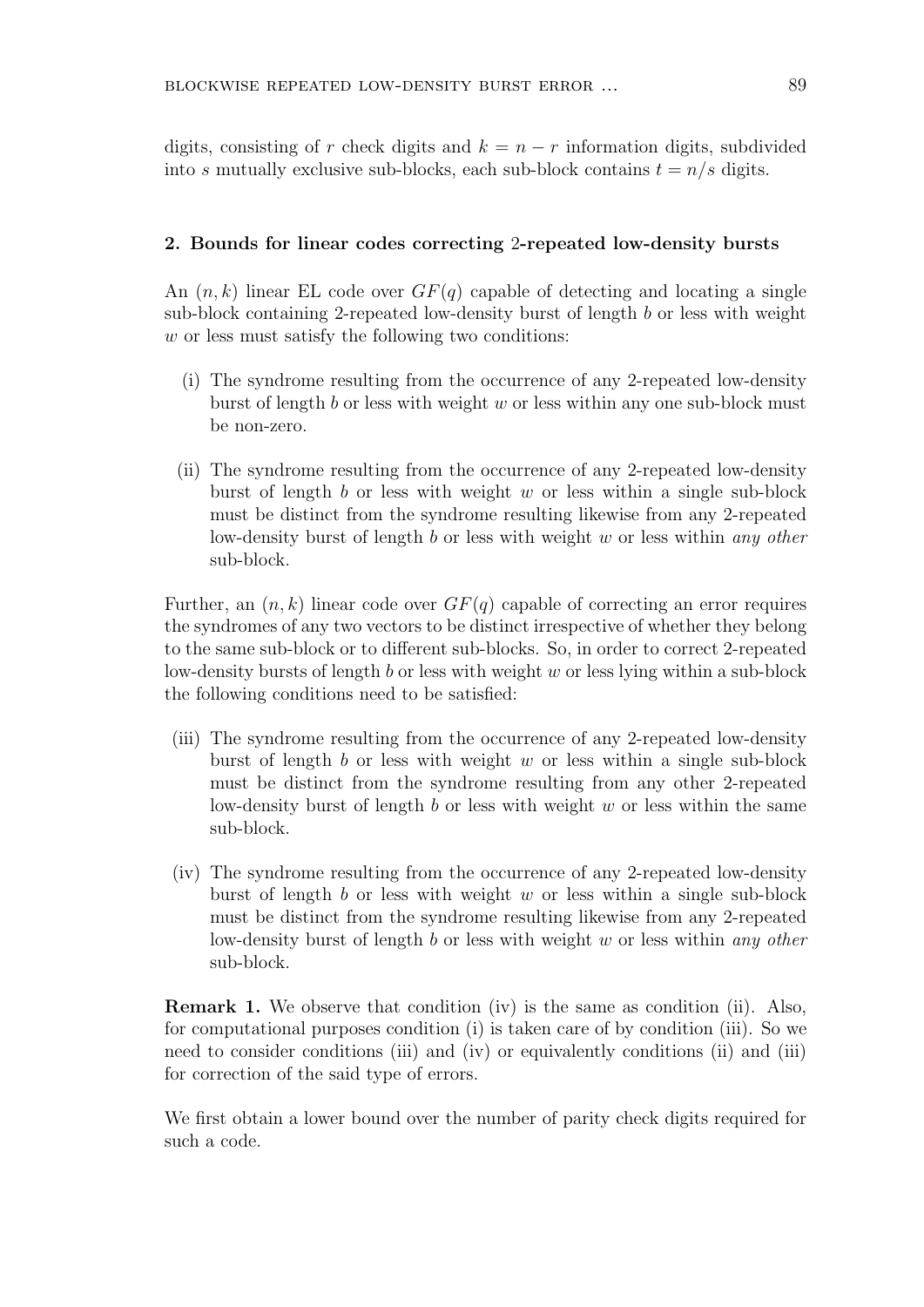**Theorem 1.** *The number of check digits r required for an* (*n, k*) *linear code over GF*(*q*)*, subdivided into s sub-blocks of length t each, that corrects* 2*-repeated lowdensity bursts of length b or less with weight w or less lying within a single corrupted sub-block is bounded from below by*

$$
r \ge \log_q \left\{ 1+s \left[ (q-1)[1+(q-1)]^{(b-1,w-1)} \left( \binom{t-2b+2}{2} (q-1)[1+(q-1)]^{(b-1,w-1)} + \binom{t-2b+1}{1} [1+(q-1)]^{(b-1,\min(w,b-1))} + \sum_{i=t-b+w+1}^{t-b-w+1} [1+(q-1)]^{(t-i-b+1,w)} + \sum_{i=t-b-w+2}^{t-b+1} q^{t-i-b+1} \right) \right\}
$$
\n
$$
(1) \qquad \qquad + \left( \binom{t-2b+2}{1} \sum_{k_1=0}^{b-2} \sum_{r_4,r_5,r_6} + \sum_{i=t-2b+3}^{t-b} \sum_{k_1=0}^{t-i-b} \sum_{r_4,r_5,r_6} \left( \binom{k_1}{r_4} \binom{b-k_1-1}{r_5} \binom{k_1}{r_6} \right) \cdot (q-1)^{r_4+r_5+r_6+2} + \binom{t-b+1}{1} (q-1)[1+(q-1)]^{(b-1;w,\min(2w-1,b-1))} + [1+(q-1)]^{(b-1,\min(2w,b-1))} - 1 \right] \bigg\},
$$

where  $0 \le r_4 \le w-1$ ,  $1 \le r_5 \le 2w-2$ ,  $0 \le r_6 \le w-2$ ,  $r_4+r_5 \ge w$ ,  $r_4+r_5+r_6 \le 2w-2$ .

**Proof.** Let *V* be an  $(n, k)$  linear code over  $GF(q)$  that corrects 2-repeated lowdensity bursts of length *b* or less with weight *w* or less within a single corrupted sub-block. The maximum number of distinct syndromes available using *r* check digits is  $q^r$ . The proof proceeds by first counting the number of syndromes that are required to be distinct by the two conditions and then setting this number less than or equal to  $q^r$ .

Since the code is capable of correcting all errors which are 2-repeated lowdensity bursts of length *b* or less with weight *w* or less within any single sub-block, the syndrome produced by a 2-repeated low-density burst of length *b* or less with weight *w* or less in a given sub-block must be distinct from any such syndrome likewise resulting from another 2-repeated low-density burst of length *b* or less with weight  $w$  or less in the same sub-block(refer to condition (iii)). Moreover, syndromes produced by 2-repeated low-density bursts of length *b* or less with weight *w* or less in different sub-blocks must also be distinct by condition (iv). Thus, the syndromes of vectors which are 2-repeated low-density bursts of length *b* or less with weight *w* or less, whether in the same sub-block or in different

$$
(q-1)[1+(q-1)]^{(b-1,w-1)}\left(\binom{t-2b+2}{2}(q-1)[1+(q-1)]^{(b-1,w-1)}+\binom{t-2b+1}{1}[1+(q-1)]^{(b-1,\min(w,b-1))}\right)
$$

sub-blocks, must be distinct. Since there are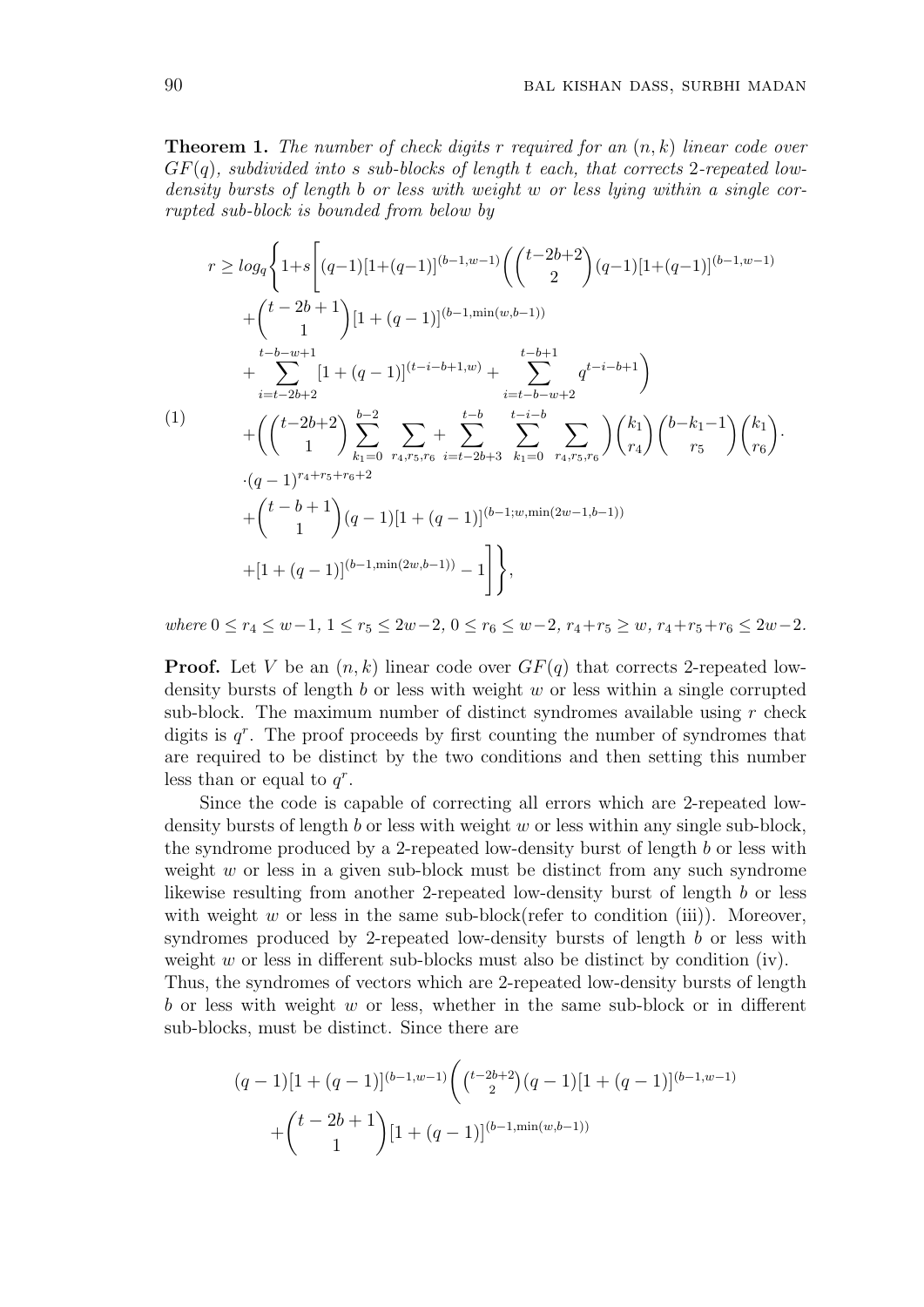$$
+\sum_{i=t-2b+2}^{t-b-w+1} [1+(q-1)]^{(t-i-b+1,w)} + \sum_{i=t-b-w+2}^{t-b+1} q^{t-i-b+1}
$$
  
+ 
$$
\left(\binom{t-2b+2}{1}\sum_{k_1=0}^{b-2} \sum_{r_4,r_5,r_6} + \sum_{i=t-2b+3}^{t-b} \sum_{k_1=0}^{t-i-b} \sum_{r_4,r_5,r_6} \binom{k_1}{r_4} \binom{b-k_1-1}{r_5} \binom{k_1}{r_6} \right)
$$
  
• 
$$
\cdot (q-1)^{r_4+r_5+r_6+2}
$$
  
+ 
$$
\binom{t-b+1}{1} (q-1)[1+(q-1)]^{(b-1;w,\min(2w-1,b-1))}
$$
  
+ 
$$
[1+(q-1)]^{(b-1,\min(2w,b-1))}-1
$$

2-repeated low-density burst of length *b* or less with weight *w* or less within one sub-block of length *t* excluding the vector of all zeros [5], where  $0 \le r_4 \le w - 1$ , 1 ≤  $r_5$  ≤ 2*w* − 2, 0 ≤  $r_6$  ≤ *w* − 2,  $r_4$  +  $r_5$  ≥ *w*,  $r_4$  +  $r_5$  +  $r_6$  ≤ 2*w* − 2, and as there are *s* sub-blocks in all, we must have at least

$$
1 + s \left[ (q - 1)[1 + (q - 1)]^{(b-1, w-1)} \left( \binom{t - 2b + 2}{2} (q - 1)[1 + (q - 1)]^{(b-1, w-1)} \right. \\ \left. + \binom{t - 2b + 1}{1} [1 + (q - 1)]^{(b-1, \min(w, b-1))} \right. \\ \left. + \sum_{i=t-2b+2}^{t-b-w+1} [1 + (q - 1)]^{(t-i-b+1, w)} + \sum_{i=t-b-w+2}^{t-b+1} q^{t-i-b+1} \right) \\ \left. + \left( \binom{t - 2b + 2}{1} \sum_{k_1=0}^{b-2} \sum_{r_4, r_5, r_6} + \sum_{i=t-2b+3}^{t-b} \sum_{k_1=0}^{t-i-b} \sum_{r_4, r_5, r_6} \right) \binom{k_1}{r_4} \binom{b-k_1 - 1}{r_5} \binom{k_1}{r_6} \right. \\ \cdot (q - 1)^{r_4+r_5+r_6+2} \\ \left. + \binom{t - b + 1}{1} (q - 1)[1 + (q - 1)]^{(b-1; w, \min(2w - 1, b - 1))} \\ \left. + [1 + (q - 1)]^{(b-1, \min(2w, b-1))} - 1 \right] \right]
$$

where  $0 \le r_4 \le w - 1, 1 \le r_5 \le 2w - 2, 0 \le r_6 \le w - 2, r_4 + r_5 \ge w$ ,  $r_4 + r_5 + r_6 \leq 2w - 2$ , distinct syndromes including the all zeros syndrome. Therefore, we must have

$$
q^{r} \ge 1 + s \left[ (q-1)[1 + (q-1)]^{(b-1,w-1)} \left( \binom{t-2b+2}{2} (q-1)[1 + (q-1)]^{(b-1,w-1)} \right) \right.
$$
  
+ 
$$
\binom{t-2b+1}{1} [1 + (q-1)]^{(b-1,\min(w,b-1))}
$$
  
+ 
$$
\sum_{i=t-2b+2}^{t-b-w+1} [1 + (q-1)]^{(t-i-b+1,w)} + \sum_{i=t-b-w+2}^{t-b+1} q^{t-i-b+1} \right)
$$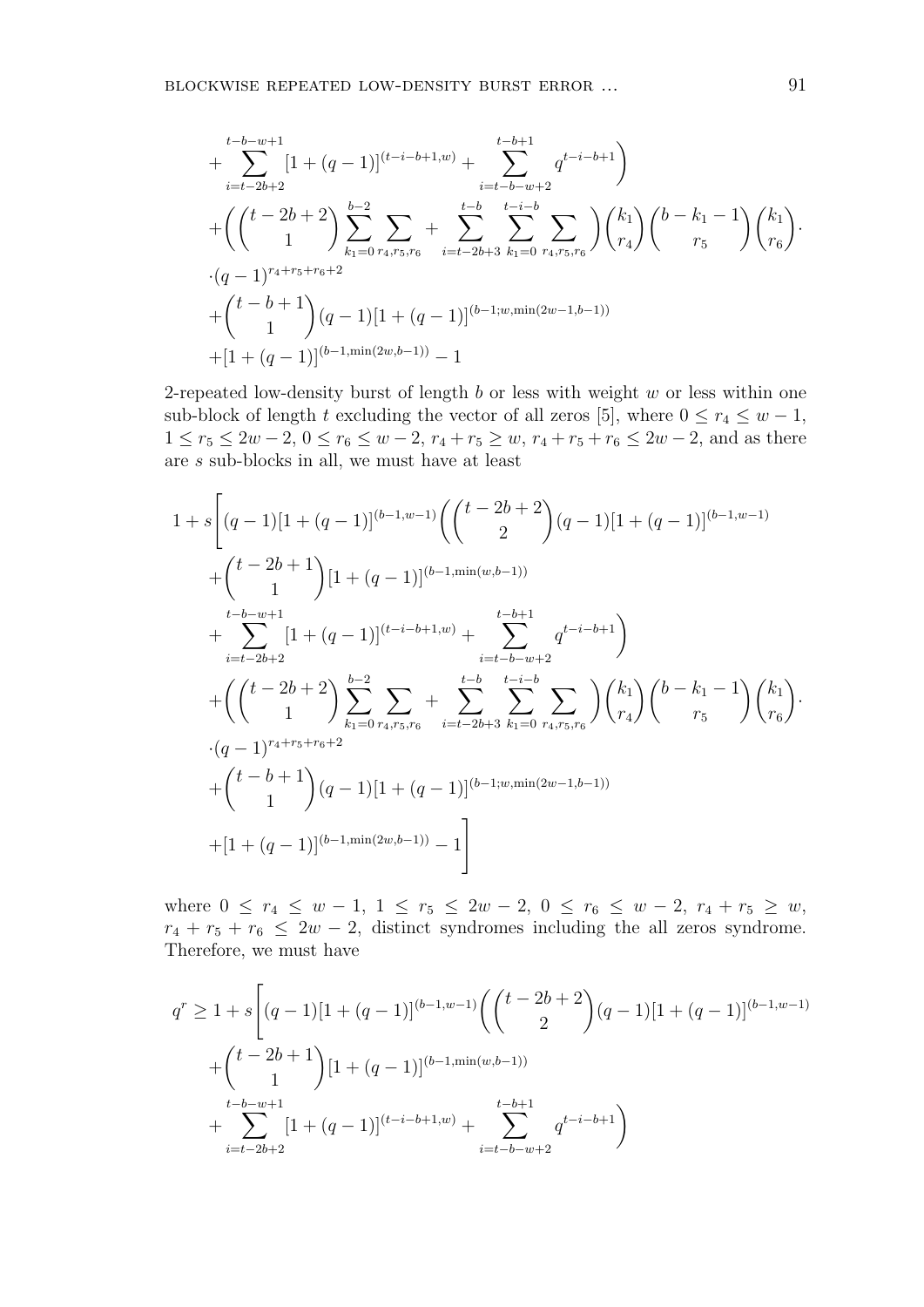$\blacksquare$ 

+ 
$$
\left( \binom{t-2b+2}{1} \sum_{k_1=0}^{b-2} \sum_{r_4,r_5,r_6} + \sum_{i=t-2b+3}^{t-b} \sum_{k_1=0}^{t-i-b} \sum_{r_4,r_5,r_6} \right) \binom{k_1}{r_4} \binom{b-k_1-1}{r_5} \binom{k_1}{r_6} \cdot (q-1)^{r_4+r_5+r_6+2} + \binom{t-b+1}{1} (q-1) [1+(q-1)]^{(b-1;w,\min(2w-1,b-1))} + [1+(q-1)]^{(b-1,\min(2w,b-1))} - 1 \right]
$$

Taking logarithm on both the sides we get the result as stated in (1).

**Remark 2.** By taking  $s = 1$  the bound obtained in (1) reduces to

$$
\log_q \left( (q-1)[1+(q-1)]^{(b-1,w-1)} \left( \binom{t-2b+2}{2} (q-1)[1+(q-1)]^{(b-1,w-1)} \right) \right.
$$
  
+ 
$$
\binom{t-2b+1}{1} [1+(q-1)]^{(b-1,\min(w,b-1))}
$$
  
+ 
$$
\sum_{i=t-2b+2}^{t-b-w+1} [1+(q-1)]^{(t-i-b+1,w)} + \sum_{i=t-b-w+2}^{t-b+1} q^{t-i-b+1} \right)
$$
  
+ 
$$
\left( \binom{t-2b+2}{1} \sum_{k_1=0}^{b-2} \sum_{r_4,r_5,r_6} + \sum_{i=t-2b+3}^{t-b} \sum_{k_1=0}^{t-i-b} \sum_{r_4,r_5,r_6} \right) \binom{k_1}{r_4} {b-k_1-1 \choose r_5} {k_1 \choose r_6}.
$$
  
 
$$
\cdot (q-1)^{r_4+r_5+r_6+2}
$$
  
+ 
$$
\binom{t-b+1}{1} (q-1)[1+(q-1)]^{(b-1;w,\min(2w-1,b-1))}
$$
  
+ 
$$
[1+(q-1)]^{(b-1,\min(2w,b-1))}-1
$$

which coincides with the result for correction of 2-repeated low-density bursts obtained by Dass and Verma [5].

**Remark 3.** For  $w = b$  the bound obtained in (1) reduces to

$$
\log_q\Bigg\{1+s\Bigg[q^{2b-2}\left\{q+(q-1)^2\binom{t-2b+2}{2}+(q-1)\binom{t-2b+1}{1}\right\}-1\Bigg]\Bigg\}.
$$

which coincides with the lower bound on the number of parity check digits required for the blockwise correction of 2-repeated bursts [8].

Several other particular cases by fixing up the parameters may also be deduced which would result into known results obtained earlier by various authors.

In the following result, we derive another bound on the number of check digits required for the existence of such a code. The proof is based on the technique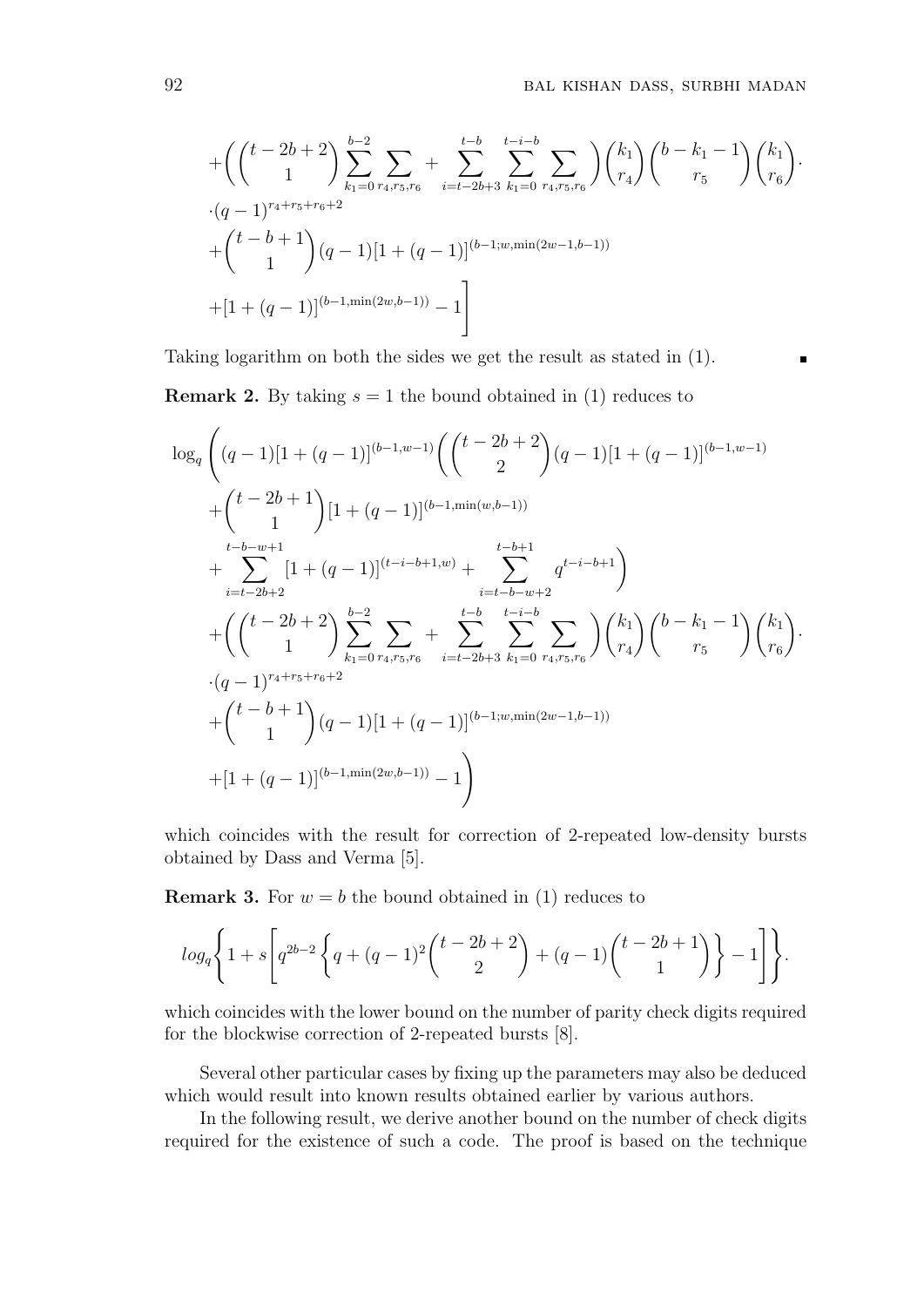used to establish Varshamov-Gilbert-Sacks bound by constructing a parity check matrix for such a code (refer Sacks [11], also Theorem 4.7, Peterson and Weldon [10]). This technique not only ensures the existence of such a code but also gives a method for the construction of the code.

**Theorem 2.** *An* (*n, k*) *linear code over GF*(*q*) *capable of correcting* 2*-repeated low-density burst of length b or less with weight w or less or less occurring within a single sub-block of length*  $t$   $(4b < t)$  *can always be constructed using r check digits, where r is the smallest integer satisfying the inequality*

$$
\begin{split} q^r &\geq \Bigg\{[1+(q-1)]^{(b-1,w-1)}\pi_{3,t-b}^{b,w} \\ &+\bigg(\sum_{k_1=1}^{b-1}\sum_{r_1,r_2,r_3}\binom{b-k_1-1}{r_1}\binom{k_1}{r_2}\binom{b-k_1-1}{r_3}(q-1)^{r_1+r_2+r_3+1}\pi_{2,t-b+1}^{b,w} \\ &+\sum_{k_1=1}^{b-1}\sum_{r_4,r_5,r_6,r_7,s}\binom{b-k_1-1}{r_4}\binom{k_1}{r_5}\binom{b-k_1-1}{r_6}\binom{k_1}{r_7}\binom{b-k_1-1}{r_8} \\ &\times (q-1)^{r_4+r_5+r_6+r_7+r_8+1}\pi_{1,t-b+2}^{b,w} \\ &+\sum_{k_1=1}^{b-1}\sum_{r_3,r_{10},\ldots,r_{15}}\binom{b-k_1-1}{r_9}\binom{k_1}{r_{10}}\binom{b-k_1-1}{r_{11}}\binom{k_1}{r_{12}}\binom{b-k_1-1}{r_{13}} \\ &\times \binom{k_1}{r_{14}}\binom{b-k_1-1}{r_{15}}(q-1)^{r_9+r_10+\ldots+r_{15}+1} \\ &\qquad \qquad \times (q-1)^{r_1(b+r_1+r_1+s_1+s_1+s_2+1} \\ &\qquad \qquad \times (q-1)^{r_1(b+r_1+r_1+s_1+s_2+1} \\ &\qquad \qquad \times (q-1)^{r_1(b+r_1+r_1+s_1+s_2+2)} \\ &\qquad \qquad + \sum_{k_1=1}^{b-1}\sum_{r_2,r_2,r_2s}\binom{b-k_1-1}{r_{21}}\binom{k_1}{r_{22}}\binom{b-k_1-1}{r_{23}}(q-1)^{r_2+1+s_2+1} \pi_{1,t-3b+2}^{b,w} \\ &\qquad \qquad + \sum_{k_1=1}^{b-1}\sum_{r_2,r_3s,r_3s}\binom{b-k_1-1}{r_{24}}\binom{k_1}{r_2s}\binom{b-k_1-1}{r_{25}}(q-1)^{r_2+1+s_2+1} \pi_{1,t-2b+
$$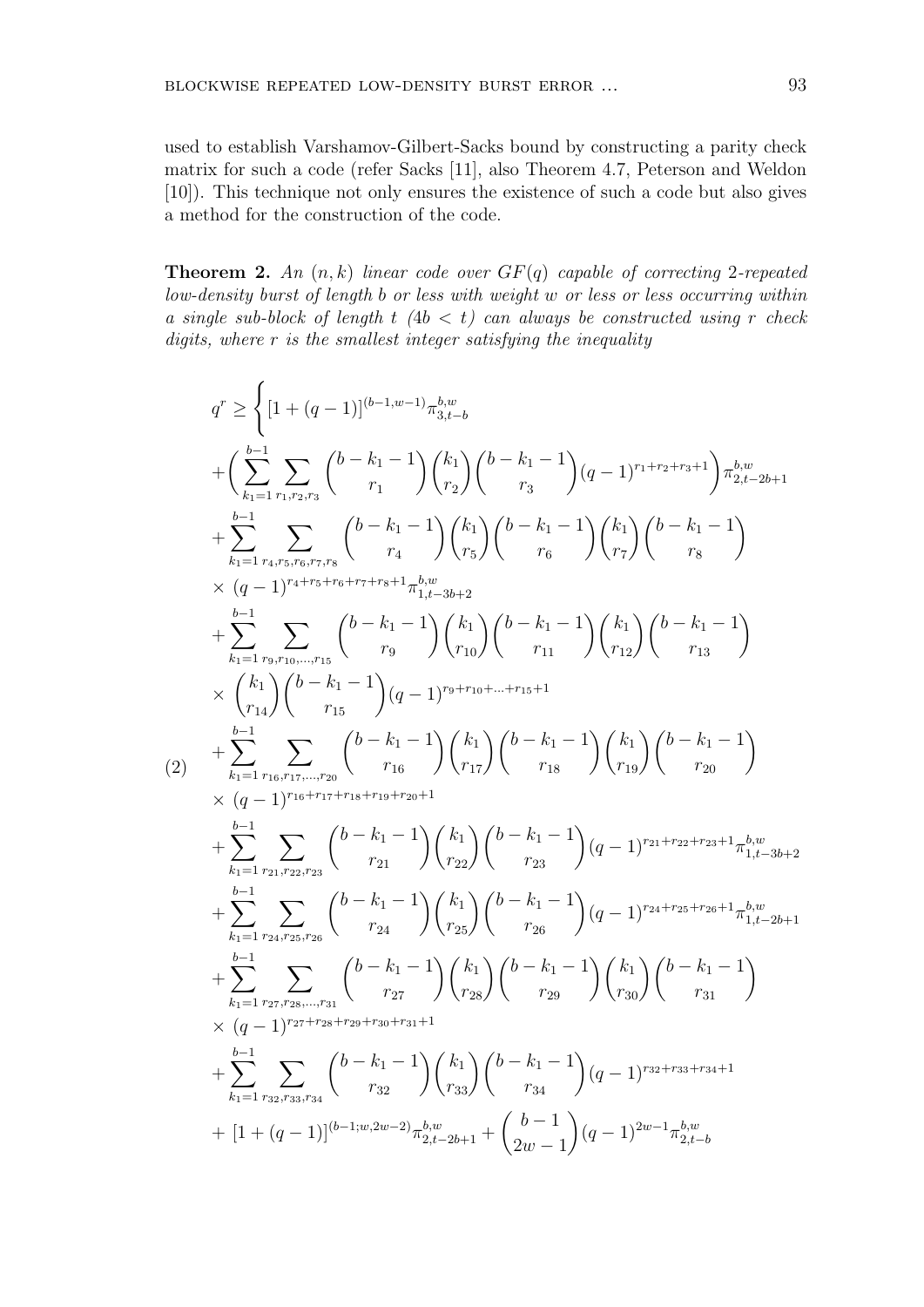$$
+\sum_{k_{1}=1}^{b-1} \sum_{r_{33},r_{36},r_{37}} \binom{b-k_{1}-1}{r_{35}} \binom{k_{1}}{r_{35}} \binom{b-k_{1}-1}{r_{37}} (q-1)^{r_{33}+r_{36}+r_{37}+1} \pi_{1,t-2b+1}^{b,w} \n+ \sum_{k_{1}=1}^{b-1} \sum_{r_{35},r_{36},\ldots,r_{42}} \binom{b-k_{1}-1}{r_{35}} \binom{k_{1}}{r_{39}} \binom{b-k_{1}-1}{r_{40}} \binom{k_{1}}{r_{41}} \binom{b-k_{1}-1}{r_{42}} \\ \times (q-1)^{r_{38}+r_{30}+r_{40}+r_{41}+r_{42}+1} \\ + \sum_{k_{1}=1}^{b-1} \sum_{r_{43},r_{44},r_{45}} \binom{b-k_{1}-1}{r_{43}} \binom{k_{1}}{r_{44}} \binom{b-k_{1}-1}{r_{45}} (q-1)^{r_{43}+r_{44}+r_{45}+1} \\ + [1+(q-1)]^{(b-1,2w,3w-2)} \pi_{1,t-2b+1}^{b,w} + \binom{b-1}{3w-1} (q-1)^{3w-1} \pi_{1,t-2b}^{b,w} \\ + \sum_{k_{1}=1}^{b-1} \sum_{r_{40},r_{47},r_{48}} \binom{b-k_{1}-1}{r_{45}} \binom{k_{1}}{r_{43}} \binom{b-k_{1}-1}{r_{48}} (q-1)^{r_{46}+r_{47}+r_{48}+1} \\ + [1+(q-1)]^{(b-1,3w,min(4w-1,b-1))} \} \\ + \left\{ \left( [1+(q-1)]^{(b-1,w-1)} \left\{ q^{w-1} ((q-1)(t-b-w+1)+1) \right. \\ + (q-1)^2 \sum_{i=w+1}^{b-1} (t-b-i+1) [1+(q-1)]^{(i-2,w-2)} \right\} + \sum_{i=w}^{2w-1} \binom{b-1}{i} (q-1)^i \\ + \sum_{k=1}^{b-1} \sum_{r_{i},r_{5},r_{5}} \binom{k-r_{i}}{r_{i}}
$$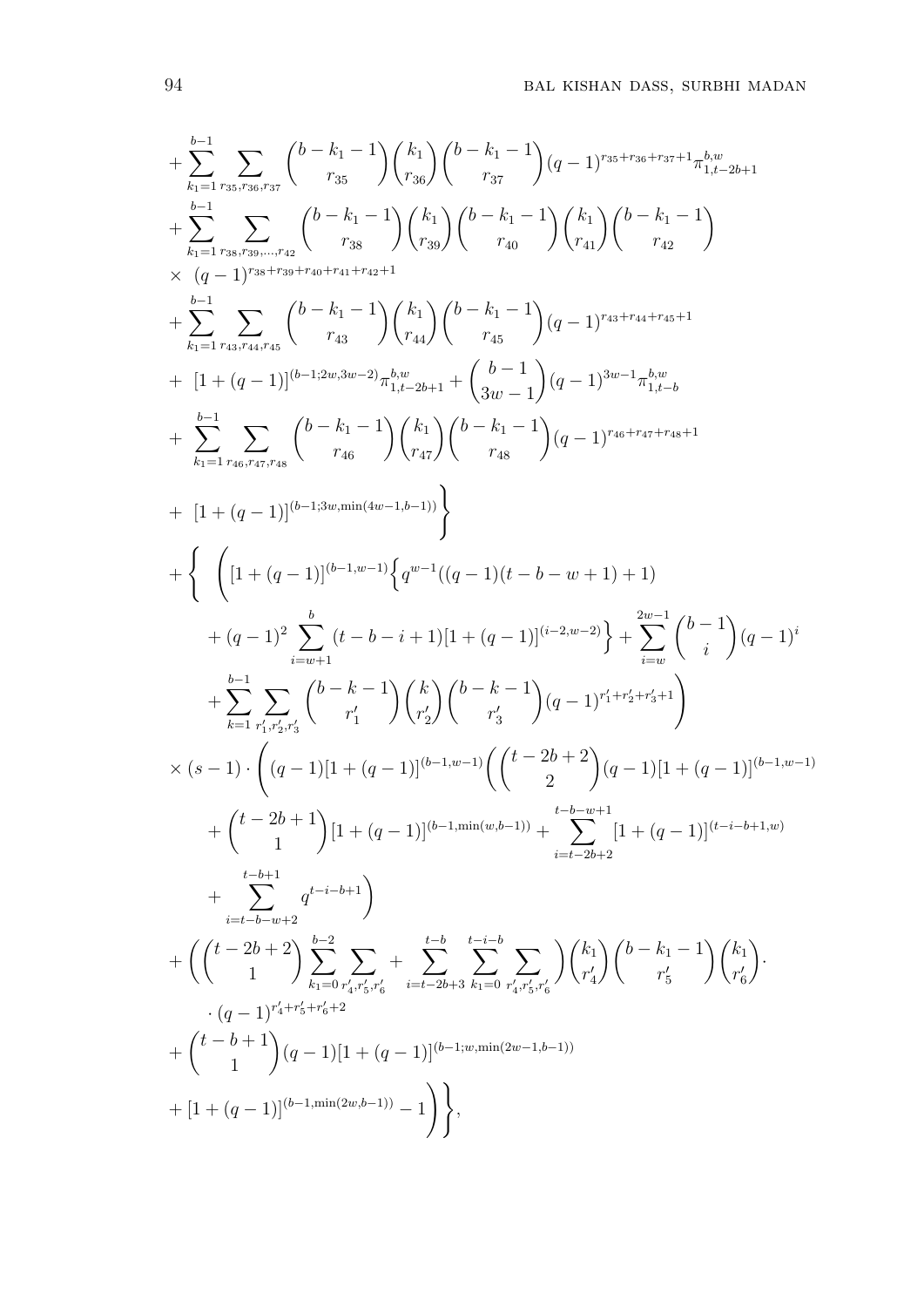where  $0 \leq r_1 \leq w-2$ ,  $1 \leq r_2 \leq 2w-2$ ,  $0 \leq r_3 \leq w-1$ ,  $r_2 + r_3 \geq w$ ,  $r_1 + r_2 + r_3 \leq 2w - 2$ ;  $0 \leq r_4 \leq w - 2$ ,  $1 \leq r_5 \leq 2w - 2$ ,  $0 \leq r_6 \leq 2w - 3$ ,  $0 \leq r_7 \leq 2w - 2$ ,  $0 \leq r_8 \leq 2w - 2$ ,  $2 \leq r_5 + r_6 \leq 2w - 2$ ,  $w \leq r_7 + r_8 \leq 2w - 2$ ,  $2w \le r_5 + r_6 + r_7 + r_8 \le 3w - 2$ ,  $2w \le r_4 + r_5 + \ldots + r_8 \le 3w - 2$ ;  $0 \le r_9 \le w - 2$ ,  $1 \leq r_{10} \leq 2w - 2, 0 \leq r_{11} \leq 2w - 3, 0 \leq r_{12} \leq 2w - 2, 0 \leq r_{13} \leq 2w - 2,$  $0 \le r_{14} \le 2w-2$ ,  $0 \le r_{15} \le 2w-2$ ,  $2 \le r_{10}+r_{11} \le 2w-2$ ,  $2 \le r_{12}+r_{13} \le 2w-2$ ,  $w < r_{14} + r_{15} \leq 2w - 2$ ,  $2w \leq r_{12} + r_{13} + r_{14} + r_{15} \leq 3w - 2$ ,  $3w \leq r_{10} + r_{11} + ... + r_{15} \leq$  $4w-2$ ,  $3w \le r_9+r_{10}+\ldots+r_{15} \le 4w-2$ ;  $1 \le r_{16} \le 2w-2$ ,  $0 \le r_{17} \le 2w-2$ ,  $0 \le r_{18} \le 2w - 2$ ,  $0 \le r_{19} \le 2w - 2$ ,  $0 \le r_{20} \le 2w - 2$ ,  $2 \le r_{17} + r_{18} \le 2w - 2$ ,  $w \leq r_{19} + r_{20} \leq 2w - 2$ ,  $2w \leq r_{17} + r_{18} + r_{19} + r_{20} \leq 3w - 2$ ,  $3w - 1 \leq$  $r_{16} + r_{17} + \ldots + r_{20} \le 4w - 2$ ;  $1 \le r_{21} \le 2w - 3$ ,  $0 \le r_{22} \le 2w - 2$ ,  $0 \le r_{23} \le 2w - 2$ ,  $w \leq r_{22} + r_{23} \leq 2w - 2$ ,  $2w - 1 \leq r_{21} + r_{22} + r_{23} \leq 3w - 3$ ;  $w \leq r_{24} \leq 2w - 2$ ,  $0 \le r_{25} \le 2w-2$ ,  $0 \le r_{26} \le 2w-2$ ,  $w \le r_{25}+r_{26} \le 2w-2$ ,  $r_{24}+r_{25}+r_{26} = 3w-2$ ;  $0 \le r_{27} \le w - 2, \ 1 \le r_{28} \le 3w - 2, \ 0 \le r_{29} \le 3w - 3, \ 0 \le r_{30} \le 2w - 2,$  $0 \leq r_{31} \leq 2w - 2$ ,  $w + 2 \leq r_{28} + r_{29} \leq 3w - 2$ ,  $w \leq r_{30} + r_{31} \leq 2w - 2$ ,  $3w \leq r_{28} + r_{29} + r_{30} + r_{31} \leq 4w - 2$ ,  $3w \leq r_{27} + r_{28} + \ldots + r_{31} \leq 4w - 2$ ;  $w+1 \leq r_{32} \leq 3w-2, \ 0 \leq r_{33} \leq 2w-2, \ 0 \leq r_{34} \leq 2w-2, \ w \leq r_{33}+r_{34} \leq 2w-2,$  $3w - 1 \leq r_{32} + r_{33} + r_{34} \leq 4w - 2$ ;  $0 \leq r_{35} \leq w - 2$ ,  $1 \leq r_{36} \leq 3w - 2$ ,  $0 \leq r_{37} \leq 3w - 3$ ,  $r_{36} + r_{37} \geq 2w$ ,  $r_{35} + r_{36} + r_{37} \leq 3w - 2$ ;  $0 \leq r_{38} \leq w - 2$ ,  $1 \leq r_{39} \leq 2w - 2, 0 \leq r_{40} \leq 2w - 3, 0 \leq r_{41} \leq 3w - 2, 0 \leq r_{42} \leq 3w - 2,$  $2 \leq r_{39} + r_{40} \leq 2w - 2$ ,  $2w \leq r_{41} + r_{42} \leq 3w - 2$ ,  $3w \leq r_{39} + r_{40} + r_{41} + r_{42} \leq 4w - 2$ ,  $3w \leq r_{38} + r_{39} + \ldots + r_{42} \leq 4w - 2$ ;  $1 \leq r_{43} \leq 2w - 2$ ,  $0 \leq r_{44} \leq 3w - 2$ ,  $0 \le r_{45} \le 3w - 2$ ,  $2w \le r_{44} + r_{45} \le 3w - 2$ ,  $3w - 1 \le r_{43} + r_{44} + r_{45} \le 4w - 2$ ;  $0 \leq r_{46} \leq w-2, \ 1 \leq r_{47} \leq 4w-2, \ 0 \leq r_{48} \leq 3w-1, \ r_{47}+r_{48} \geq 3w,$  $r_{46} + r_{47} + r_{48} \leq 4w - 2$ ;  $0 \le r'_1 \le w-2, 1 \le r'_2 \le 2w-2, 0 \le r'_3 \le w-1, r'_2+r'_3 \ge w, r'_1+r'_2+r'_3 \le 2w-2,$  $0 \leq r'_4 \leq w-1, \ 1 \leq r'_5 \leq 2w-2, \ 0 \leq r'_6 \leq w-2, \ r'_4+r'_5 \geq w, \ r'_4+r'_5+r'_6 \leq 2w-2$ *and*  $\pi_{m,n}^{b,w}$  *denotes the number of m-repeated low-density bursts of length b or less with weight w or less* ( $w \leq b$ ) *in a vector of length n*,  $[1 + x]^{(m,r)}$  *denotes the* 

*incomplete binomial expansion of*  $(1+x)^m$  *upto the term x*<sup>*r*</sup> *in ascending powers of x* and  $[1+x]^{(m;r_1,r_2)}$  denotes the incomplete binomial expansion of  $(1+x)^m$  from *the term*  $x^{r_1}$  *to the term*  $x^{r_2}$  ( $r_1 < r_2$ ).

**Proof.** We shall prove the result by constructing an appropriate  $(n-k) \times n$  parity check matrix *H* for the desired code. Suppose that the columns of the first  $s - 1$ sub-blocks of *H* and the first  $j - 1$  columns  $h_1, h_2, \cdots, h_{j-1}$  of the  $s^{th}$  sub-block have been appropriately added. We lay down conditions to add the  $j^{th}$  column  $h_j$ to the *s th* sub-block as follows:

Since the code is to correct 2-repeated low-density bursts of length *b* or less with weight  $w$  or less within a single sub-block, therefore, by condition (iii), the syndrome of any 2-repeated low-density burst in any sub-block must be different from the syndrome resulting from any other such burst within the same subblock. Therefore the  $j^{th}$  column  $h_j$  can be added provided that  $h_j$  is not a linear combination of  $w - 1$  or fewer columns from the immediately preceding  $b - 1$  or fewer columns of *H* together with any *w* or fewer columns chosen from three sets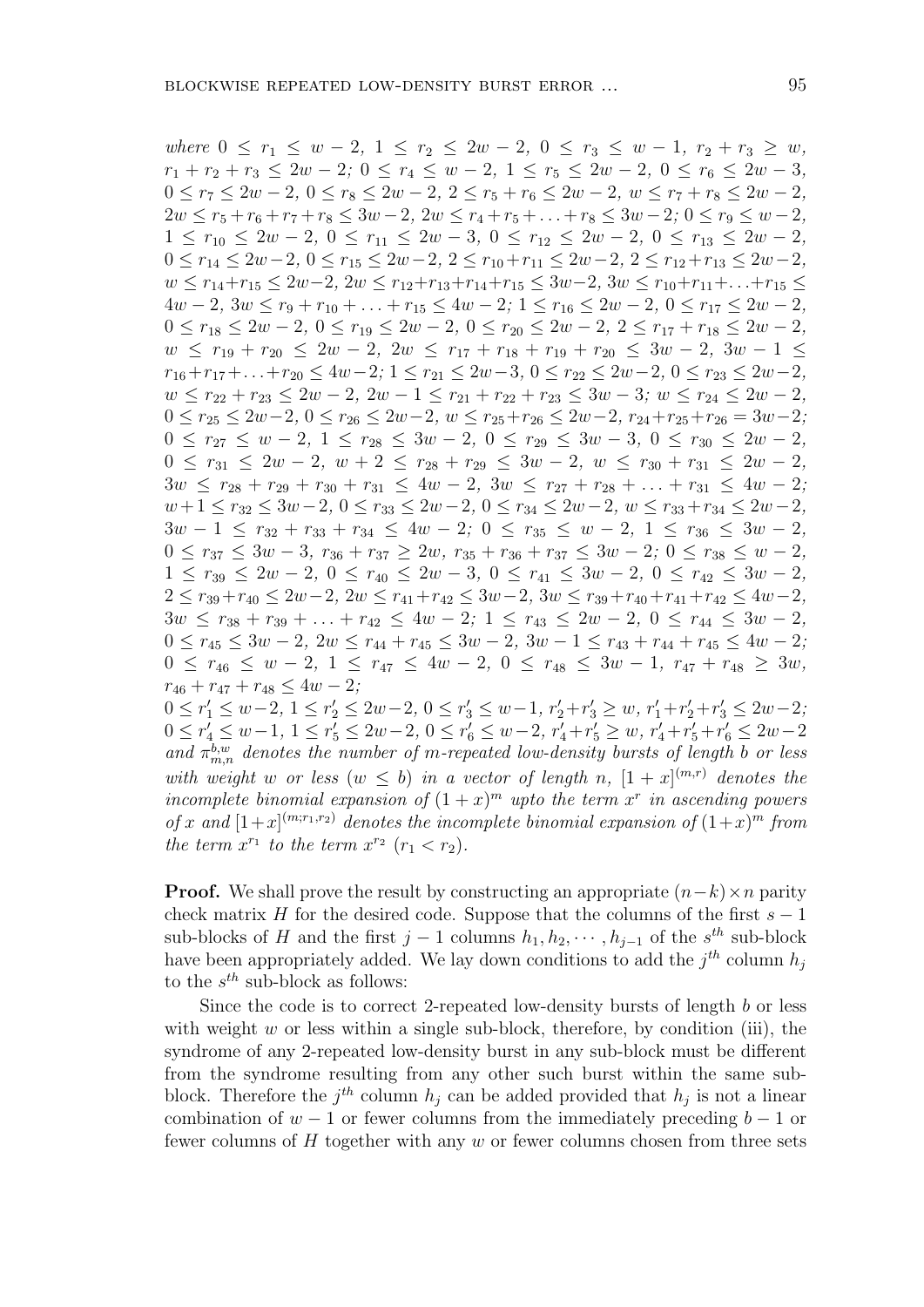of *b* or fewer consecutive columns each amongst the first *j −* 1 columns. In other words,

(3)  
\n
$$
h_j \neq (\alpha_1 h_i + \alpha_2 h_{i+1} + \cdots + \alpha_{w-1} h_{i+w-2})
$$
\n
$$
+ (\beta_1 h_{i_1} + \beta_2 h_{i_1+1} + \cdots + \beta_w h_{i_1+w-1})
$$
\n
$$
+ (\gamma_1 h_{i_2} + \gamma_2 h_{i_2+1} + \cdots + \gamma_w h_{i_2+w-1})
$$
\n
$$
+ (\delta_1 h_{i_3} + \delta_2 h_{i_3+1} + \cdots + \delta_w h_{i_3+w-1}),
$$

where  $\alpha_i, \beta_i, \gamma_i$  and  $\delta_i \in GF(q)$  and the  $h_i$  are any  $w-1$  or less columns amongst  $h_{j-b+1}, \cdots, h_{j-1}$  and  $h_{i_1}, h_{i_2}$  and  $h_{i_3}$  are any *w* or less columns each from three sets of *b* or less consecutive columns amongst all the preceding  $j - 1$  columns.

The number of linear combinations corresponding to the right hand side of (3) is (refer Dass and Verma [5])

$$
\begin{split} &\left[1+(q-1)\right]^{(b-1,w-1)}\pi_{3,j-b}^{b,w}\\ &+\bigg(\sum_{k_{1}=1}^{b-1}\sum_{r_{1},r_{2},r_{3}}\binom{b-k_{1}-1}{r_{1}}\binom{k_{1}}{r_{2}}\binom{b-k_{1}-1}{r_{3}}(q-1)^{r_{1}+r_{2}+r_{3}+1}\pi_{2,j-2b+1}^{b,w}\\ &+\sum_{k_{1}=1}^{b-1}\sum_{r_{4},r_{5},r_{6},r_{7},r_{8}}\binom{b-k_{1}-1}{r_{4}}\binom{k_{1}}{r_{5}}\binom{b-k_{1}-1}{r_{6}}\binom{k_{1}}{r_{7}}\binom{b-k_{1}-1}{r_{8}}\\ &\times(q-1)^{r_{4}+r_{5}+r_{6}+r_{7}+r_{8}+1}\pi_{1,j-3b+2}^{b,w}\\ &+\sum_{k_{1}=1}^{b-1}\sum_{r_{9},r_{10},\ldots,r_{15}}\binom{b-k_{1}-1}{r_{9}}\binom{k_{1}}{r_{10}}\binom{b-k_{1}-1}{r_{11}}\binom{k_{1}}{r_{12}}\binom{b-k_{1}-1}{r_{13}}\\ &\times\binom{k_{1}}{r_{14}}\binom{b-k_{1}-1}{r_{15}}(q-1)^{r_{9}+r_{10}+\ldots+r_{15}+1}\\ &\qquad \qquad (4)\quad+\sum_{k_{1}=1}^{b-1}\sum_{r_{16},r_{17},\ldots,r_{20}}\binom{b-k_{1}-1}{r_{16}}\binom{k_{1}}{r_{17}}\binom{b-k_{1}-1}{r_{18}}\binom{k_{1}}{r_{19}}\binom{b-k_{1}-1}{r_{20}}\\ &\qquad \qquad \qquad (4-1)^{r_{16}+r_{17}+r_{18}+r_{19}+r_{20}+1}\\ &\qquad \qquad +\sum_{k_{1}=1}^{b-1}\sum_{r_{21},r_{22},r_{23}}\binom{b-k_{1}-1}{r_{21}}\binom{k_{1}}{r_{22}}\binom{b-k_{1}-1}{r_{23}}(q-1)^{r_{21}+r_{22}+r_{23}+1}\pi_{1,j-3b+2}^{
$$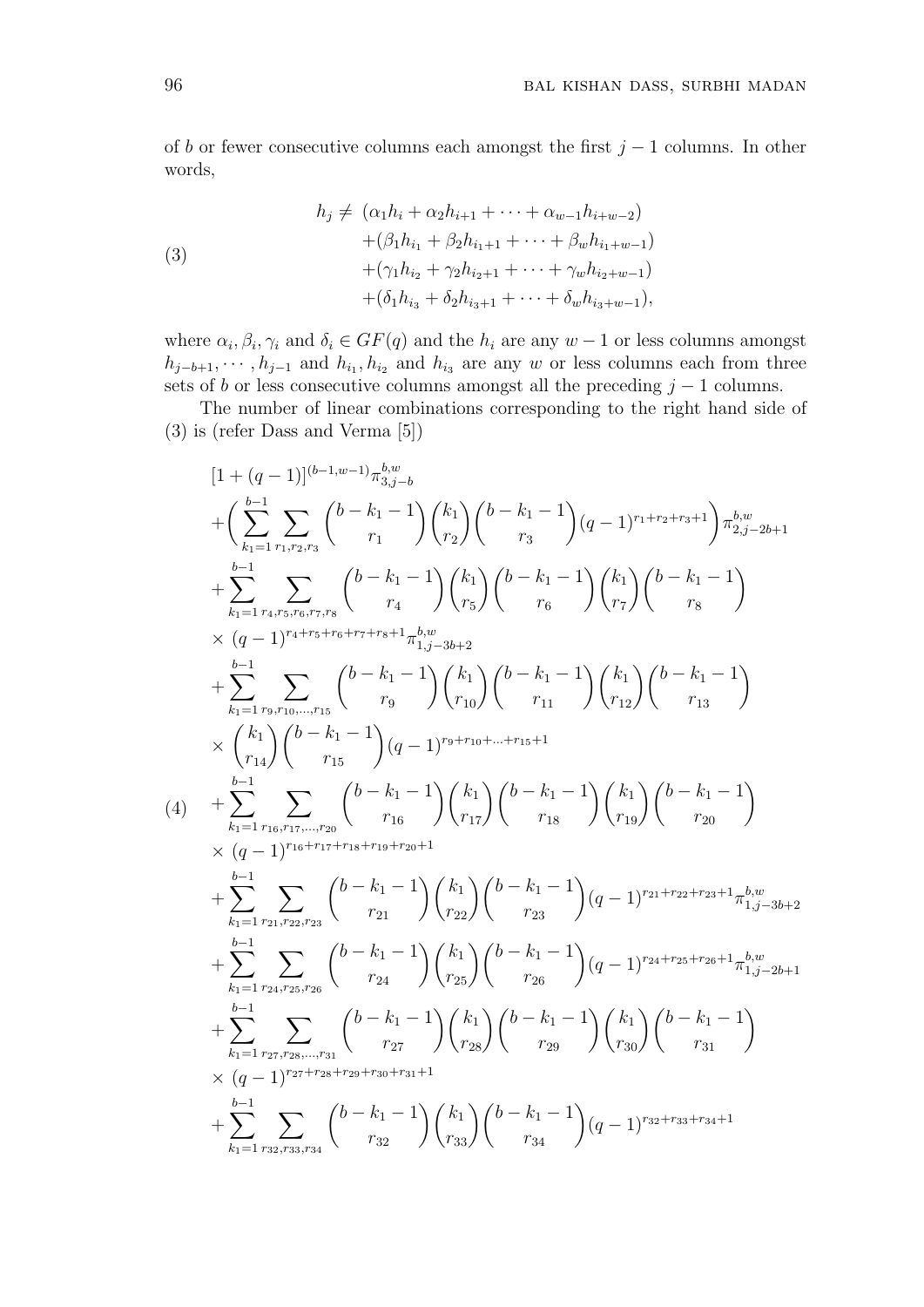+ 
$$
[1 + (q - 1)]^{(b-1; w, 2w-2)} \pi_{2,j-2b+1}^{b,w} + \binom{b-1}{2w-1} (q-1)^{2w-1} \pi_{2,j-b}^{b,w}
$$
  
+  $\sum_{k_1=1}^{b-1} \sum_{r_{35}, r_{36}, r_{37}} \binom{b-k_1-1}{r_{35}} \binom{k_1}{r_{36}} \binom{b-k_1-1}{r_{37}} (q-1)^{r_{35}+r_{36}+r_{37}+1} \pi_{1,j-2b+1}^{b,w}$   
+  $\sum_{k_1=1}^{b-1} \sum_{r_{38}, r_{39}, \dots, r_{42}} \binom{b-k_1-1}{r_{38}} \binom{k_1}{r_{39}} \binom{b-k_1-1}{r_{40}} \binom{k_1}{r_{41}} \binom{b-k_1-1}{r_{42}}$   
×  $(q-1)^{r_{38}+r_{39}+r_{40}+r_{41}+r_{42}+1}$   
+  $\sum_{k_1=1}^{b-1} \sum_{r_{43}, r_{44}, r_{45}} \binom{b-k_1-1}{r_{43}} \binom{k_1}{r_{44}} \binom{b-k_1-1}{r_{45}} (q-1)^{r_{43}+r_{44}+r_{45}+1}$   
+  $[1 + (q-1)]^{(b-1; 2w, 3w-2)} \pi_{1,j-2b+1}^{b,w} + \binom{b-1}{3w-1} (q-1)^{3w-1} \pi_{1,j-b}^{b,w}$   
+  $\sum_{k_1=1}^{b-1} \sum_{r_{46}, r_{47}, r_{48}} \binom{b-k_1-1}{r_{46}} \binom{k_1}{r_{47}} \binom{b-k_1-1}{r_{48}} (q-1)^{r_{46}+r_{47}+r_{48}+1}$   
+  $[1 + (q-1)]^{(b-1; 3w, min(4w-1,b-1))}$ 

where conditions on  $r_1 \cdots r_{48}$  are as stated in (2).

Further, by condition (iv),  $h_j$  can be added to the  $s^{th}$  sub-block provided that*h<sup>j</sup>* is not a linear combination of *w* or fewer columns out of the immediately preceding *b −* 1 or fewer columns together with *w* or fewer columns out of one set of *b* or fewer consecutive columns from amongst the first *j −* 1 columns together with linear combinations of *w* or fewer columns out of any two sets of *b* or fewer consecutive columns each within *any other* sub-block, i.e.,

$$
h_j \neq (\alpha'_1 h_i + \alpha'_2 h_{i+1} + \dots + \alpha'_{w-1} h_{i+w-2})
$$
  
+ 
$$
(\beta'_1 h_{i_1} + \beta'_2 h_{i_1+1} + \dots + \beta'_w h_{i_w})
$$
  
+ 
$$
(\gamma'_1 h_{p_1} + \gamma'_2 h_{p_1+1} + \dots + \gamma'_w h_{p_1+w-1})
$$
  
+ 
$$
(\delta'_1 h_{p_2} + \delta'_2 h_{p_2+1} + \dots + \delta'_w h_{p_2+w-1}),
$$

where  $\alpha'_i, \beta'_i, \gamma'_i, \delta'_i \in GF(q)$ , not all  $\gamma'_i, \delta'_i$  zero and  $h_i$  are any  $w-1$  columns amongst  $h_{j-b+1}, h_{j-b+2}, \cdots, h_{j-1}$  and  $h'_{i,j}$  are any *w* columns from a set of *b* consecutive columns from the previously chosen  $j-1$  columns of  $s^{th}$  sub-block and both  $h_{p_1}$ 's and *h<sup>p</sup>*<sup>2</sup> 's are sets of *w* columns from any *b* consecutive columns each from *any other* sub-block.

The number of ways in which the coefficients  $\alpha'_{i}$  and  $\beta'_{i}$  can be chosen is [2, 6]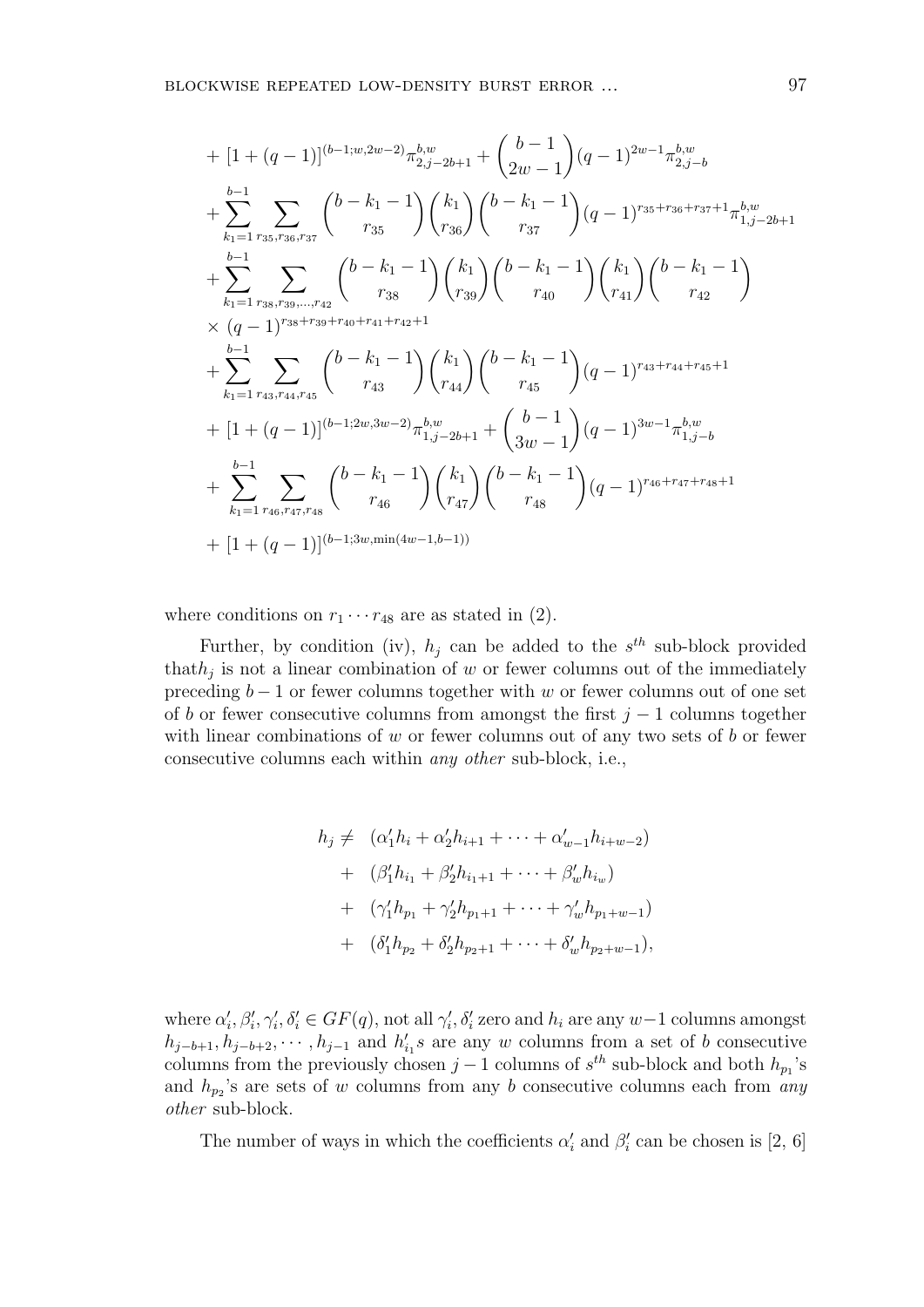$$
\left( [1 + (q-1)]^{(b-1,w-1)} \left\{ q^{w-1}((q-1)(j-b-w+1)+1) + (q-1)^2 \sum_{i=w+1}^b (j-b-i+1)[1+(q-1)]^{(i-2,w-2)} \right\} + \sum_{i=w}^{2w-1} {b-1 \choose i} (q-1)^i
$$
  
+ 
$$
\sum_{k=1}^{b-1} \sum_{r'_1,r'_2,r'_3} {b-k-1 \choose r'_1} {k \choose r'_2} {b-k-1 \choose r'_3} (q-1)^{r'_1+r'_2+r'_3+1} ,
$$

where conditions on  $r'_1, r'_2, r'_3$  are as stated in (2).

Also, the number of linear combinations corresponding to the last two terms on the right hand side of (5) is the same as the number of 2-repeated low-density bursts of length *b* or less with weight *w* or less within a sub-block of length *t*, excluding the vector of all zeros and this number in a sub-block of length *t*, is [5]

$$
(q-1)[1+(q-1)]^{(b-1,w-1)}\left(\binom{t-2b+2}{2}(q-1)[1+(q-1)]^{(b-1,w-1)}\right)
$$
  
+ 
$$
\binom{t-2b+1}{1}[1+(q-1)]^{(b-1,\min(w,b-1))}
$$
  
+ 
$$
\sum_{i=t-2b+2}^{t-b-w+1}[1+(q-1)]^{(t-i-b+1,w)} + \sum_{i=t-b-w+2}^{t-b+1} q^{t-i-b+1}\right)
$$
  
(6)  
+ 
$$
\left(\binom{t-2b+2}{1}\sum_{k_1=0}^{b-2}\sum_{r_4,r_5,r_6} + \sum_{i=t-2b+3}^{t-b}\sum_{k_1=0}^{t-i-b}\sum_{r_4,r_5,r_6}\right)\binom{k_1}{r_4}\binom{b-k_1-1}{r_5}\binom{k_1}{r_6}.
$$
  
 
$$
\cdot(q-1)^{r_4+r_5+r_6+2} + \binom{t-b+1}{1}(q-1)[1+(q-1)]^{(b-1;w,\min(2w-1,b-1))}
$$
  
+ 
$$
[1+(q-1)]^{(b-1,\min(2w,b-1))}-1,
$$

where conditions on  $r'_{4}$ ,  $r'_{5}$ ,  $r'_{6}$  are as stated in (2).

Since there are  $s - 1$  previously chosen sub-blocks, therefore number of such linear combinations becomes

$$
(7) \qquad (s-1) \cdot expr(6).
$$

Thus, according to condition (iv), the number of linear combinations to which *h<sup>j</sup>* can not be equal to is the product computed in expr (5) and expr (7). i.e.

$$
(8) \t\t\t expr(5) \cdot expr(7).
$$

Thus, for blockwise correction of 2-repeated low-density burst errors, the total number of linear combinations that  $h_j$  can not be equal to is the sum of linear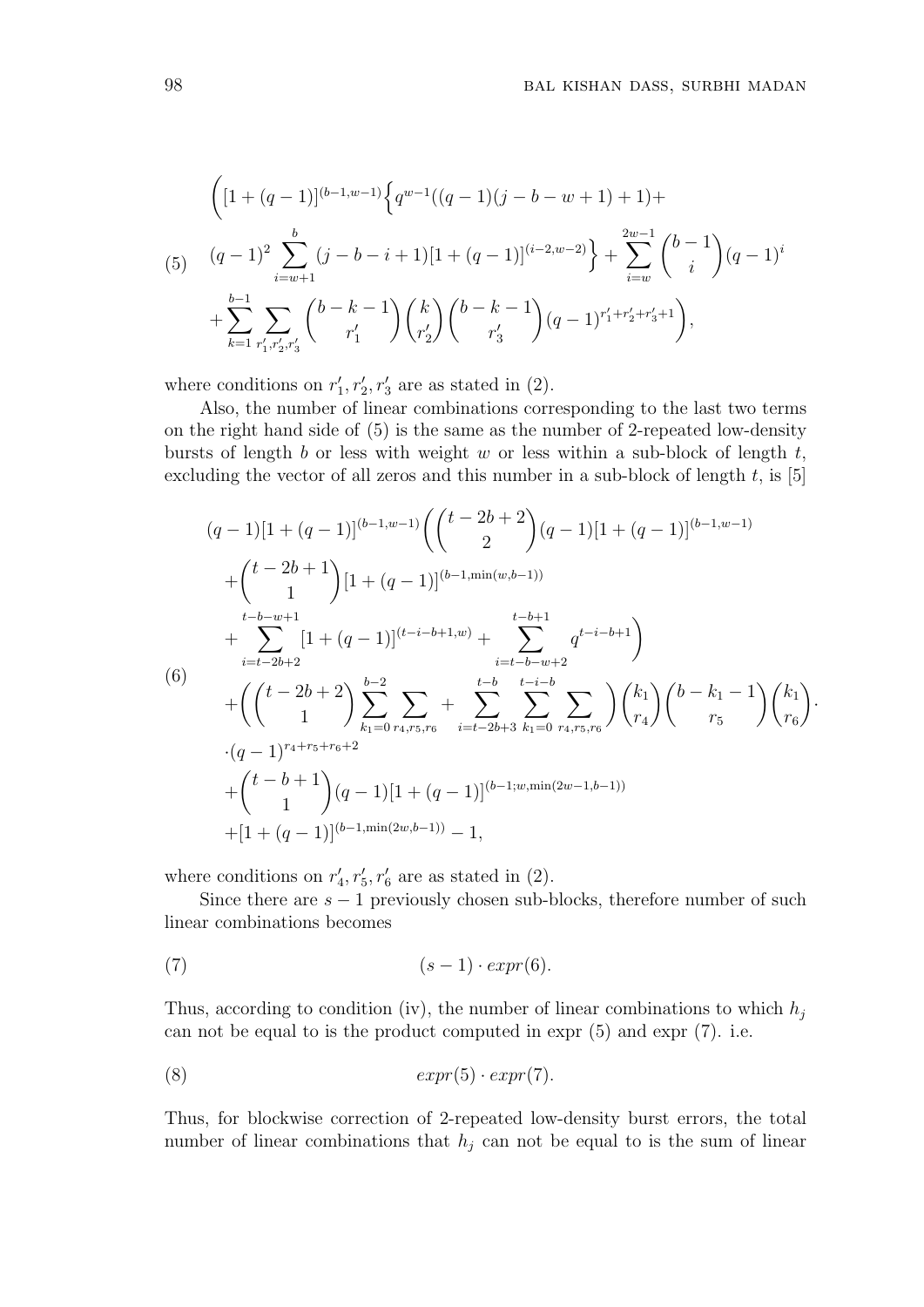combinations in (4) and (8). At worst, all these combinations might yield a distinct sum. Therefore,  $h_j$  can be added to the  $s^{th}$  sub-block of *H* provided that

$$
q^r > \exp(r(4) + \exp r).
$$

For completing the  $s^{th}$  sub-block to length  $t$ , replacing  $j$  by  $t$  gives the result as stated in (2).

**Remark 4.** By taking  $s = 1$  in (2), the bound obtained in (2)coincides with the condition for existence of a code correcting 2-repeated low-density bursts of length *b* or less with weight *w* or less [5].

**Remark 5.** For  $w = b$  the bound in (2) reduces to the upper bound on the number of parity-check digits for the existence of a code correcting 2-repeated bursts of length *b* or less occurring within a sub-block [8].

We conclude this section with an example.

**Example 1.** Consider a  $(24, 10)$  binary code with a  $14 \times 24$  parity-check matrix *H* given by

*H* = 1 0 0 0 0 0 0 0 0 0 0 0 0 0 1 0 0 0 0 0 0 0 0 0 0 1 0 0 0 0 0 0 0 0 0 0 0 0 1 0 0 0 0 0 0 0 0 0 0 0 1 0 0 0 0 0 0 0 0 0 0 0 1 0 0 0 0 0 0 0 1 0 0 0 0 1 0 0 0 0 0 0 0 0 0 0 0 0 0 0 0 1 1 0 0 1 0 0 0 0 1 0 0 0 0 0 0 0 0 0 0 0 0 1 1 0 1 1 0 0 0 0 0 0 0 1 0 0 0 0 0 0 0 0 0 0 1 0 1 0 0 1 0 0 0 0 0 0 0 0 1 0 0 0 0 0 0 0 0 0 1 0 1 0 1 0 0 1 0 0 0 0 0 0 0 1 0 0 0 0 0 0 1 1 0 0 1 0 0 1 0 0 0 0 0 0 0 0 0 0 1 0 0 0 0 0 0 1 1 1 0 0 1 0 1 1 0 0 0 0 0 0 0 0 0 1 0 0 0 0 0 1 0 1 0 1 1 0 1 0 0 0 0 0 0 0 0 0 0 0 1 0 0 0 0 1 0 1 1 1 1 1 0 0 0 0 0 0 0 0 0 0 0 0 0 1 0 0 0 1 1 0 0 1 0 0 1 1 0 0 0 0 0 0 0 0 0 0 0 0 1 0 0 0 1 1 0 1 1 1 0 1 0 0 0 0 0 0 0 0 0 0 0 0 0 1 0 0 1 1 1 1 0 0 1 0 

This matrix has been constructed by the synthesis procedure outlined in the proof of Theorem 2 by taking  $b = 3$ ,  $w = 2$ ,  $s = 2$ ,  $t = 12$  over  $GF(2)$ . It has been verified though MS Excel program that the syndromes of all distinct 2-repeated bursts of length 3 or less with weight 2 or less whether in the same sub-block or in different sub-blocks are different, thereby ensuring that the code that is the null space of this matrix corrects all 2-repeated bursts of length 3 or less with weight 2 or less occurring within a sub-block. It should be noted that this code may not correct 2-repeated bursts of length 3 or less which are *not* 2-repeated low-density bursts of length 3 or less and weight 2 or less, e.g. the code does not correct the error (000000011111 000000000000) as its syndrome is the same as that of (000000000000 000100000000).